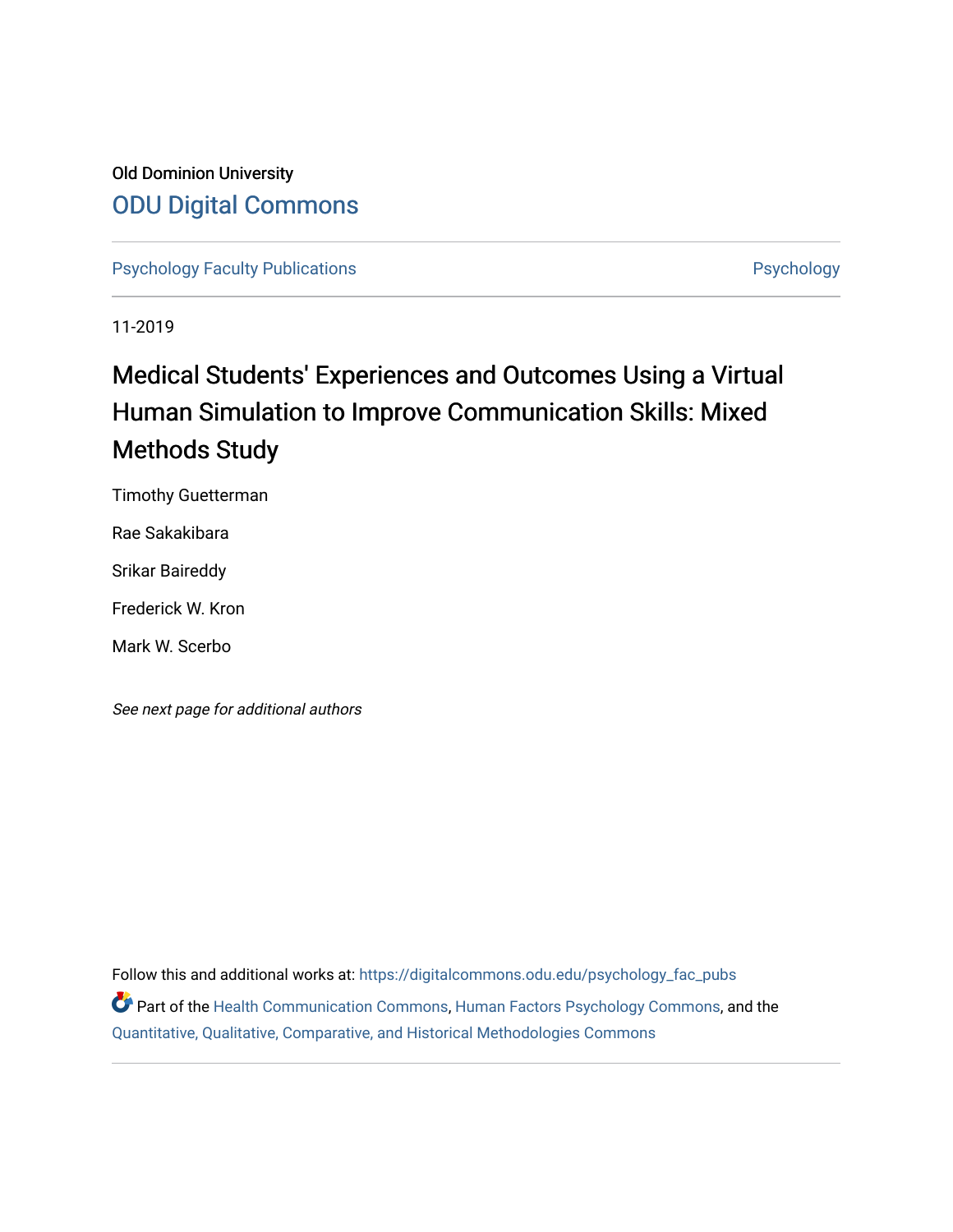# Authors

Timothy Guetterman, Rae Sakakibara, Srikar Baireddy, Frederick W. Kron, Mark W. Scerbo, James F. Cleary, and Michael D. Fetters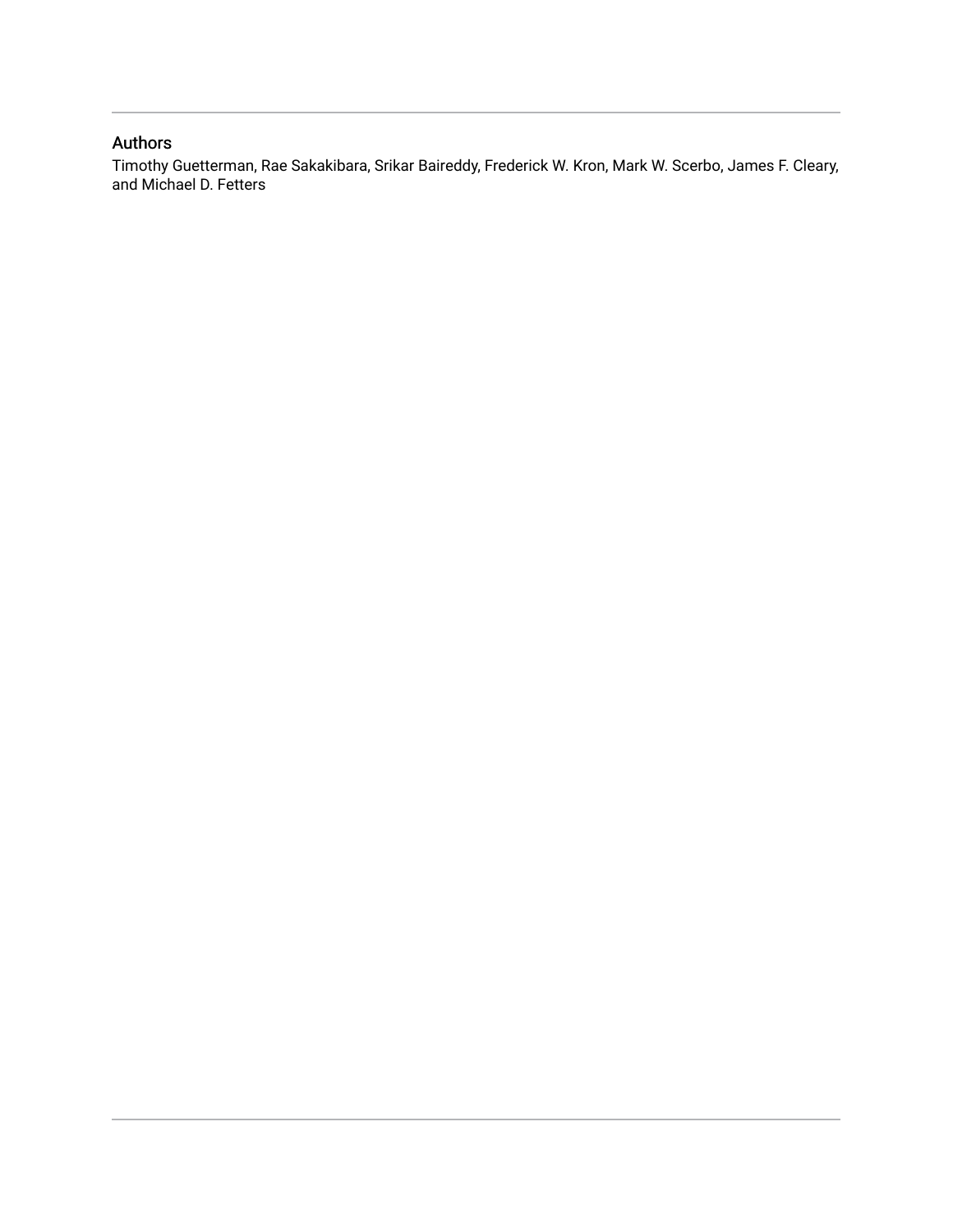# Original Paper

# Medical Students' Experiences and Outcomes Using a Virtual Human Simulation to Improve Communication Skills: Mixed Methods Study

Timothy C Guetterman<sup>1</sup>, PhD; Rae Sakakibara<sup>2</sup>, BA; Srikar Baireddy<sup>2</sup>; Frederick W Kron<sup>2</sup>, MD; Mark W Scerbo<sup>3</sup>, PhD; James F Cleary<sup>4</sup>, MD; Michael D Fetters<sup>2</sup>, MD, MPH, MA

<sup>1</sup>Creighton University, Omaha, NE, United States

 $2$ University of Michigan, Ann Arbor, MI, United States

<sup>3</sup>Old Dominion University, Norfolk, VA, United States

4 Indiana University, Indianapolis, IN, United States

# **Corresponding Author:**

Timothy C Guetterman, PhD Creighton University 2500 California Plaza Omaha, NE, 68178 United States Phone: 1 402 280 4778 Email: [timguetterman@creighton.edu](mailto:timguetterman@creighton.edu)

# *Abstract*

**Background:** Attending to the wide range of communication behaviors that convey empathy is an important but often underemphasized concept to reduce errors in care, improve patient satisfaction, and improve cancer patient outcomes. A virtual human (VH)–based simulation, MPathic-VR, was developed to train health care providers in empathic communication with patients and in interprofessional settings and evaluated through a randomized controlled trial.

**Objective:** This mixed methods study aimed to investigate the differential effects of a VH-based simulation developed to train health care providers in empathic patient-provider and interprofessional communication.

**Methods:** We employed a mixed methods intervention design, involving a comparison of 2 quantitative measures—MPathic-VR–calculated scores and the objective structured clinical exam (OSCE) scores—with qualitative reflections by medical students about their experiences. This paper is a secondary, focused analysis of intervention arm data from the larger trial. Students at 3 medical schools in the United States (n=206) received simulation to improve empathic communication skills. We conducted analysis of variance, thematic text analysis, and merging mixed methods analysis.

**Results:** OSCE scores were significantly improved for learners in the intervention group (mean 0.806, SD 0.201) compared with the control group (mean 0.752, SD 0.198;  $F_{1,414}$ =6.09; *P*=.01). Qualitative analysis revealed 3 major positive themes for the MPathic-VR group learners: gaining useful communication skills, learning awareness of nonverbal skills in addition to verbal skills, and feeling motivated to learn more about communication. Finally, the results of the mixed methods analysis indicated that most of the variation between high, middle, and lower performers was noted about nonverbal behaviors. Medium and high OSCE scorers most often commented on the importance of nonverbal communication. Themes of motivation to learn about communication were only present in middle and high scorers.

**Conclusions:** VHs are a promising strategy for improving empathic communication in health care. Higher performers seemed most engaged to learn, particularly nonverbal skills.

# *(J Med Internet Res 2019;21(11):e15459)* doi:  $10.2196/15459$

# **KEYWORDS**

[XSL](http://www.w3.org/Style/XSL)•FO **[RenderX](http://www.renderx.com/)**

cancer; virtual reality; health communication; interprofessional relations; informatics; nonverbal communication; computer simulation; physician-nurse relations; empathy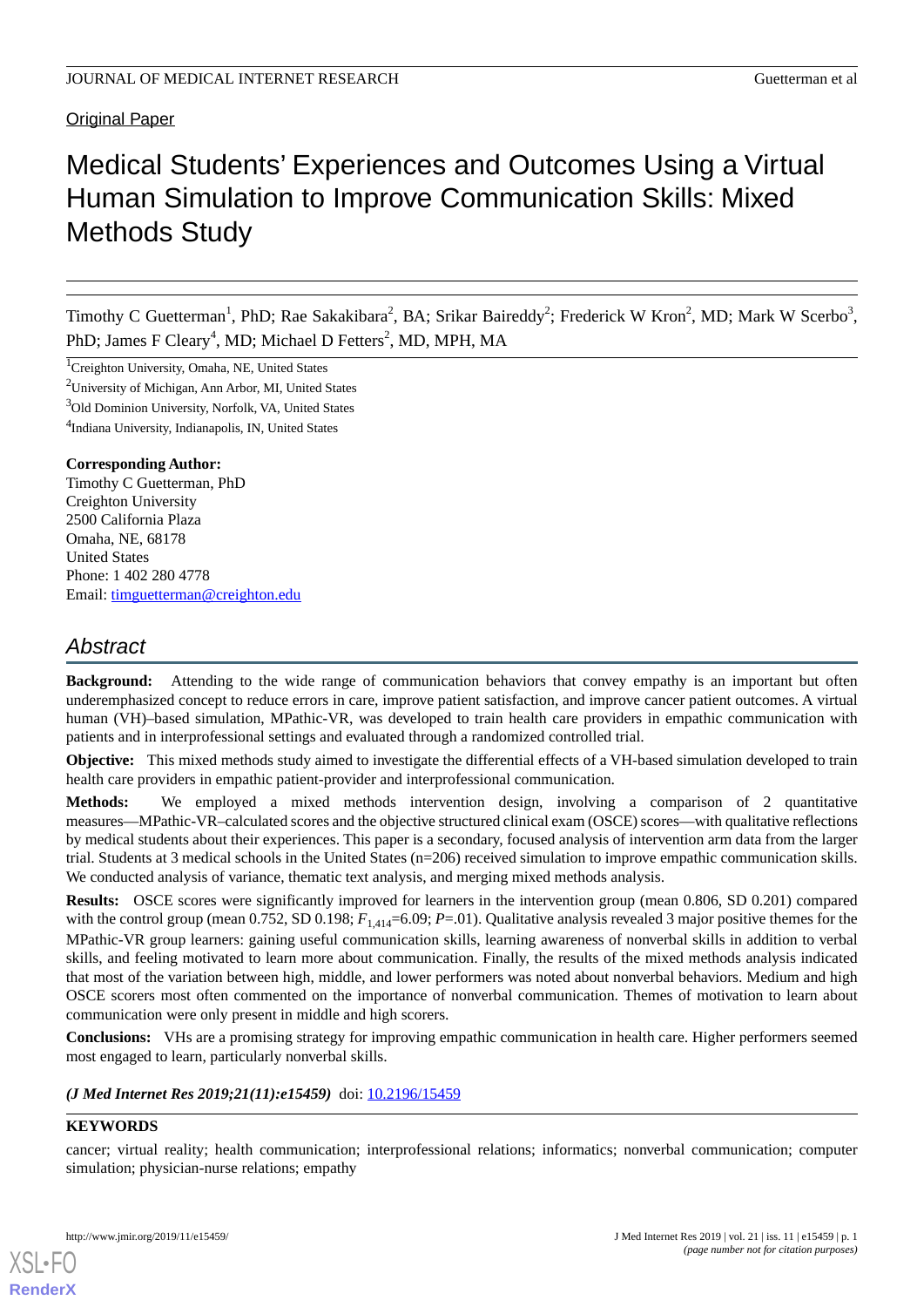# *Introduction*

# **Background**

Communication is critical to health encounters. Poor communication in health care has been linked to adverse consequences, medical errors, and decreased satisfaction [\[1-](#page-8-0)[6\]](#page-8-1). Both patient-provider and provider-provider communication skills contribute to outcomes. Communication is foundational to many aspects of the health encounter from imparting information and diagnoses to offering explanations for medical decision making. The quality of those explanations (ie, *causability*) relies on high-quality communication [\[7](#page-8-2)]. In addition to imparting and gathering information, the manner in which providers communicate is equally important and often underemphasized. To address this critical need, MPathic-VR is an intervention that leverages virtual human (VH) informatics technology to target training empathic communication skills. Empathy is a set of constructs that relate to the "response of one individual to the experiences of another" [\[8](#page-8-3)]. In contrast, sympathy is typically a reference to feeling of compassion for others. Constructs of empathy include the following: (1) antecedents—individuals and situations, (2) processes—mechanisms to produce an empathic outcome, (3) intrapersonal empathic outcomes—cognitive and emotional responses within the observer, and (4) interpersonal empathic outcomes—behavioral responses of the observer directed toward the target [[8\]](#page-8-3). These definitions assume 2 or more individuals, an observer (eg, a provider) who is in a situation and is responding empathically and a target individual (eg, a patient) with whom the observer interacts.

Teaching empathy includes both cognitive and emotional domains [\[9](#page-8-4),[10\]](#page-8-5). "Empathy is the foundation of patient care" [[10\]](#page-8-5) that is cultivated through actively listening to patients. Despite its foundational importance, training in empathy receives relatively little attention and even erodes during medical school  $[11]$  $[11]$ .

Communicating with empathy requires attention to both verbal and nonverbal communication, such as microencouragers, proximity, eye contact, nodding, and appropriate use of smiles. Interventions with providers tend to give skills training in a variety of formats, such as videos, courses, or workshops [[12](#page-8-7)[,13](#page-8-8)]. Computer-based conversational agents have been developed to address cognitive tasks [[14\]](#page-8-9) such as verbal communication [[15,](#page-8-10)[16\]](#page-8-11) and reasoning for diagnosis and therapy. A useful conversational agent is VHs, which have human appearance and the ability to interact, responding to humans and engaging in communication behaviors as in a typical conversation [[17\]](#page-8-12).

The body of VH literature related to health communication training is relatively small. Yet, research on VH to enhance health communication shows promise in training medical students and nurses [\[15](#page-8-10),[18-](#page-9-0)[21\]](#page-9-1). VHs offer a unique advantage by providing an authentic yet low-risk simulated environment to learn with the appropriate level of challenge [[22\]](#page-9-2). Users perceive VH interactions as real [\[23](#page-9-3)] social situations, and they perceive that authenticity can enhance learning and engagement [[22](#page-9-2)[,24](#page-9-4),[25\]](#page-9-5). The underlying informatics system can direct the

 $XS$ -FO **[RenderX](http://www.renderx.com/)** learner through an adaptive path through a scenario based on responses. These systems collect data (eg, verbal responses) as the learner interacts with the VH, process the interaction, and provide real-time automated feedback to the learner. After receiving formative feedback, the learner can immediately reflect and repeat the simulation experience, which changes depending on the learner's actions. Reflection and deliberate practice are crucial to developing communication skills [\[26](#page-9-6)[-29](#page-9-7)].

In contrast to human standardized patients, by leveraging informatics technology, VHs present information in a consistent manner, eliminating the variability of repeated human performances without becoming fatigued. As an informatics-based system, VHs could interpret nuances of nonverbal behavior and facial expression dynamically and then present its formative feedback to learners in the after-action review, eliminating the need for labor-intensive video analysis and conversation analysis.

# **Virtual Human Communication Simulation**

In a parent study, a multisite single-blinded mixed methods randomized controlled trial [[30\]](#page-9-8), medical students were randomly assigned to 1 of the 2 conditions: an MPathic-VR intervention or a computer-based learning control module [[30\]](#page-9-8). MPathic-VR is an informatics-based technology that engages learners in a conversation with VH characters to provide training in both verbal and nonverbal communication. Using active learning strategies, the simulation is designed for learners to have authentic, challenging conversations with VHs. The simulation uses intelligent VHs that detect body motion, facial expressions, and speech. The system consists of a computer with a widescreen monitor, a microphone to recognize speech, and a Microsoft Kinect sensor to detect predefined nonverbal communication behaviors (ie, smiles, nodding, body leaning, and eyebrow raises). MPathic-VR trains the learner in nonverbal behaviors, which the user must demonstrate to the system as picked up by a sensor before continuing.

The intervention involved interactive modules with 3 VHs: a young Latina woman who developed leukemia, her mother, and a nurse providing care for the woman. The learner participated in 2 scenarios—intercultural and interprofessional—that required expressing empathy and demonstrating nonverbal listening skills. At points needing communication from the learner, each scenario paused, and the system presented 3 possible responses. The system recognized the response the learner provided to the VH, which led to a commensurate path in the scenario (eg, a poor response would escalate the situation). After completing each full scenario, the system provided automated feedback, and the learner repeated the scenario. Medical students randomized to the intervention were assigned an MPathic score based on their performance.

After completing the intervention or control, students wrote qualitative reflections about their experience. Moreover, 1 to 2 weeks later, all students completed an objective structured clinical examination (OSCE). As previously reported, the primary outcome of the trial showed that MPathic-VR has a positive, statistically significant effect on medical student's proficiency in disclosing a new cancer diagnosis (intercultural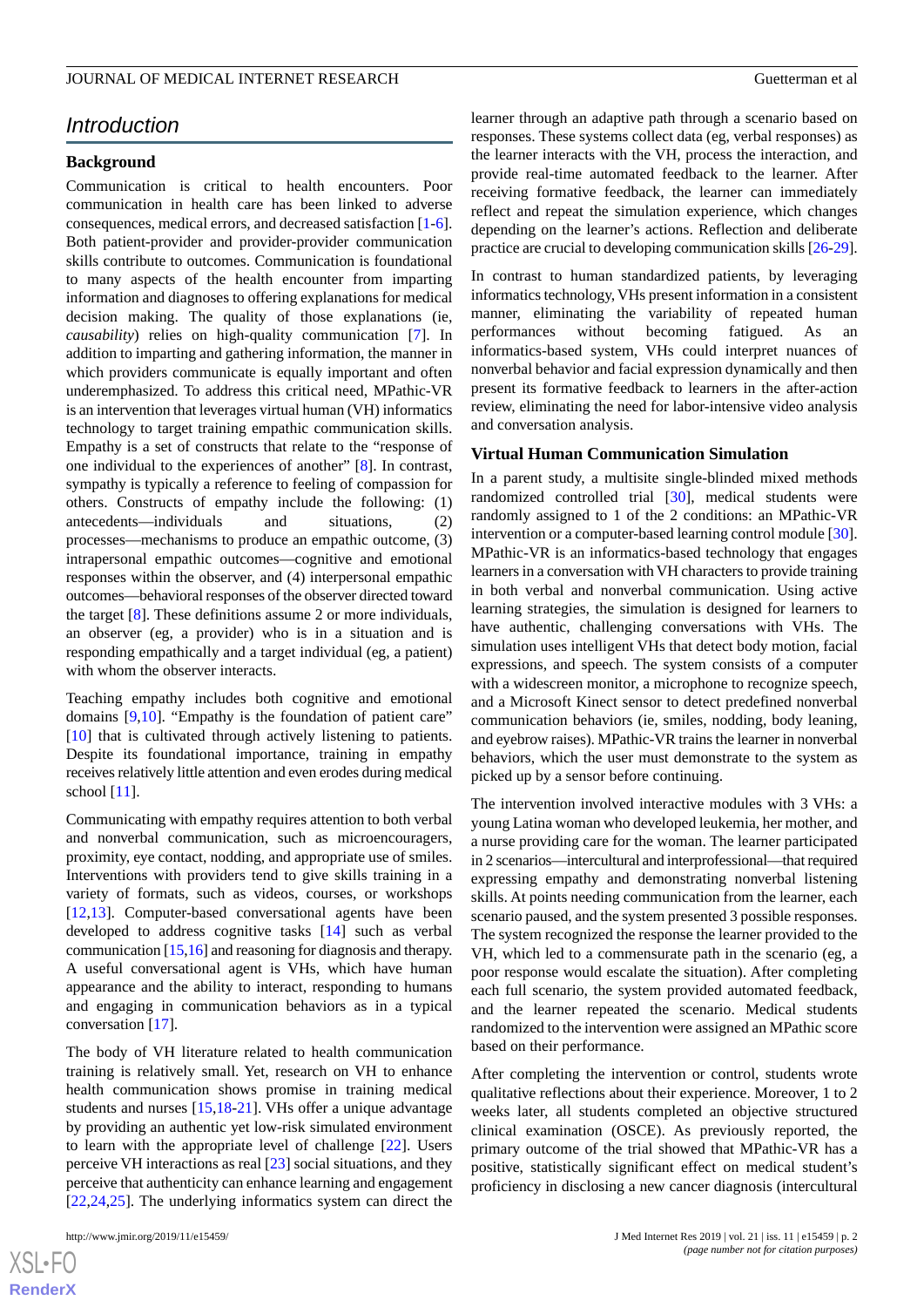scenario) and practicing conflict resolution in an interprofessional scenario with an oncology nurse [[31\]](#page-9-9).

As the trial demonstrated effectiveness of MPathic-VR intervention, we turned our focus to understanding the mechanisms and differential experiences with the MPathic-VR intervention. The aim of this study was to focus on only students exposed to the MPathic-VR simulation in the intervention arm and investigate differential effects of the simulation. Our primary aim was to answer the question: *How do medical student reflections about their experiences compare between low, medium, and high performers on the primary outcome measures of communication performance in the simulation and on the OSCE?*

# *Methods*

## **Design**

This study employed a convergent mixed methods design involving integrating 2 quantitative measures (MPathic-VR–calculated scores and the OSCE scores) with qualitative reflections by learners about their experiences. Examining qualitative reflections helped to elucidate educational mechanisms for high, medium, and low OSCE scoring participants. The full randomized controlled trial results are reported elsewhere [[31\]](#page-9-9). The University of Michigan Institutional Review Board (HUM00134766) determined that the study was exempt under the educational research category and waived documentation of consent for students.

#### **Setting**

The intervention took place at Eastern Virginia University Medical School, the University of Michigan Medical School, and the University of Virginia School of Medicine.

#### **Participants**

Second-year medical students from the 3 medical schools were recruited and randomly assigned to the control (n=211) or MPathic condition (n=210), the MPathic group is the focus of this study. We excluded 4 individuals because of missing qualitative data, leaving 206 students for this analysis.

# **Qualitative Data Collection**

We employed an ethnographically driven approach for the qualitative component of the study as we sought to understand the nature of their experiences with the system. The students in each condition completed a reflective essay on their experience. Students were randomized to 1 of the 5 reflective questions about (1) human interactions, (2) understanding nonverbal communication, (3) most important things learned, (4) how to improve the simulation, and (5) functional aspects.

# **Qualitative Data Analysis**

We imported all reflective responses into MAXQDA qualitative software (VERBI) to manage data for further analysis. We then followed a thematic qualitative text analysis [\[32](#page-9-10)] process. The first step was to review the entire database while memoing potential themes and connections among the data [[33\]](#page-9-11). Next, we began coding the responses by assigning descriptive labels to segments of text and generated an initial codebook. A total

 $XS$  • FO **[RenderX](http://www.renderx.com/)** of 3 individuals coded (RS, SB, and TG) data and met to review codes and reach agreement through a consensus process [[34\]](#page-9-12). We paused to review the codes, discussed discrepancies to create a common code definition, eliminated redundant codes, and refined descriptions for each code. Using this codebook, we proceeded with systematically coding the remainder of the database but also allowed additional codes to emerge as needed. Finally, we grouped similar codes into themes and considered the relationship among themes.

# **Quantitative Data Collection**

MPathic-VR scores (continuous data) were collected that reflect the path through the system and responses for each participant. For each exchange with the VH, the system recorded a point value (3-point scale of optimal to worst with lower scores reflecting better performance) and summed points for an overall MPathic-VR score for each scenario.

Students' advanced communication skills were assessed through an OSCE around a novel scenario, although all students knew they would be tested. Standardized patient instructors evaluated each student's performance on a 5-point scale across 4 domains: open or defensive, collaborative or competitive, nonverbal communication, and an awareness of others.

#### **Quantitative Data Analysis**

One score was missing for the interprofessional scenario. Using an analysis of variance, we compared OSCE scores for the MPathic-VR and control condition. In addition, we examined changes in the MPathic score upon first run through the scenario and the repeat run after receiving feedback. Statistical significance was determined by a 95% CI.

# **Mixed Methods Integration**

The value of mixed methods research lies in meaningful integration of qualitative and quantitative components. We employed merging integration, which consisted of comparing qualitative findings with respect to OSCE and MPathic scores and determining whether the qualitative findings confirmed, disconfirmed, or expanded our understanding of the scores [\[35](#page-9-13)]. Data were not normally distributed, so we converted each OSCE and MPathic score into a 3-level categorical variable (high, medium, and low). On the basis of tertiles, OSCE scores of less than 0.57 were categorized as low, 0.57 to 0.95 as medium, and greater than 0.95 as high. MPathic scores from the second run-through for each scenario were converted into categorical variables. Keeping in mind that low MPathic scores reflect better performance, for the intercultural scenario, scores of less than 3 were categorized as high, 3 to 7 as medium, and greater than 7 as low. In the interprofessional scenario, scores of less than 3 were categorized as high, 3 to 6 as medium, and greater than 6 as low. We used joint display analysis by arraying qualitative themes by OSCE and MPathic scores to understand how the experience differed among participants at these OSCE and MPathic score levels.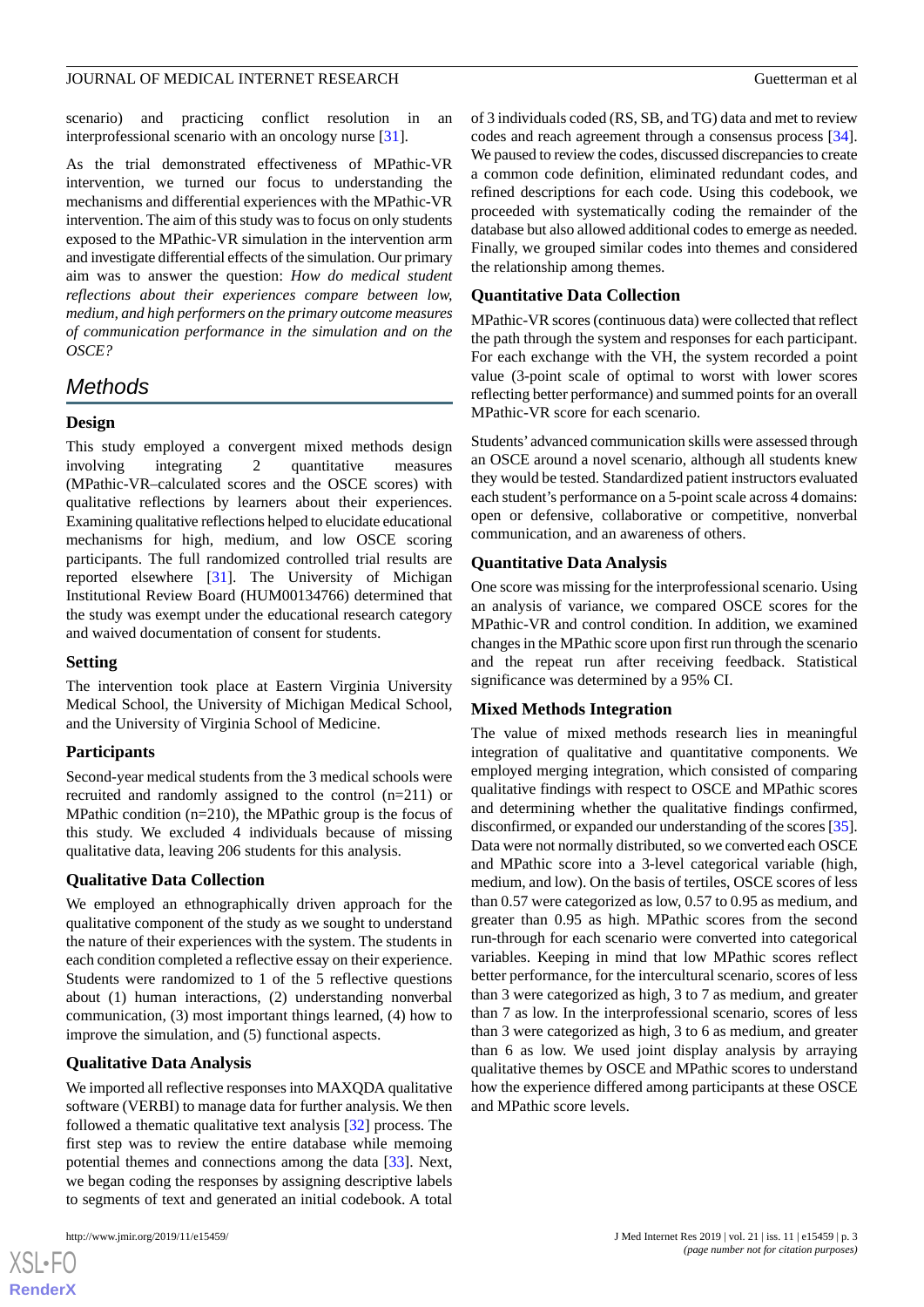# *Results*

# **Qualitative Results**

Our analysis identified 3 major positive themes for the MPathic-VR group learners: gaining useful communication skills, learning awareness of nonverbal skills in addition to verbal skills, and feeling motivated to learn more about communication. A subset of participants expressed some reservations about this initial version of the system encapsulated by subthemes of potential improvements: uncertainty about timing/suitability of training with the VHs in the system versus actual humans, questions about the *repetition*, and a minority disinterested in any communication training.

# *Gaining Useful Communication Skills*

Regarding verbal communication, learners reported gaining strategies for effectively interacting with patients and other health care providers in real clinical settings. Frequently mentioned strategies included asking open-ended questions, validating or acknowledging the conversation partner's feelings with reflective language, and remembering the importance of a simple apology. A few reported that the time built in to consider their verbal response and the immediate feedback helped them carefully think about their word choices before speaking. Specifically, learners reported being more mindful of selecting words that display cultural humility (avoiding assumptions), using inclusive language (*we* or *together* vs *I*), and avoiding *yes but* sentences (nonconfrontational phrasing).

# *Learning Awareness of Nonverbal Skills*

Learners reported becoming more cognizant of their facial expressions in conversation, especially eyebrow movement, nodding, and smiling. Some learned about their own unfavorable behavior that they were not previously aware of, such as twitching and fidgeting. Beyond personal awareness, learners mentioned that they became aware of the importance of nonverbal communication in establishing rapport and conveying interest, acknowledgment, and empathy.

#### *Feeling Motivated to Learn More About Communication*

Learners noted that they would benefit from more training like MPathic-VR and expressed interest in interacting with the system through different scenarios. Learners were interested in additional scenarios that involve noncompliant or angry patients, determining a care plan, and delivering difficult diagnoses.

#### *Optimizing the System*

A subset of participants expressed either some reservations about the initial version of the system or disinterest in communication training. As the themes represented a small proportion, we labeled them as subthemes. One subtheme is the uncertainty about VH rather than humans for training. A few learners commented on the mechanics of talking with a VH owing to the lack of variability in conversation because of the multiple-choice responses and the interruption in conversation and eye contact to read the prompts on screen. Another subtheme

was that the training was *too repetitive* by having individuals practice talking and repeat each scenario after receiving feedback. These individuals reported losing interest in the exercise when having to complete the scenario for the second time.

Disinterest in the training included both feeling "I already know how to communicate" and doubting the importance of nonverbal behaviors. A few learners felt as if the lessons provided were "common sense*"* and did not expand on their current knowledge, reflecting a broader lack of interest in communication skill building. Some learners mentioned that the system's prompt to use nonverbal behavior made the interaction "phony."

#### **Quantitative Results**

The MPathic score for the group randomly assigned to the training intervention is based on responses through each scenario, and it indicated a statistically significant improvement from the initial to the repeat scenario after feedback. Scores improved (a lower score is better) from the first (mean 11.67, SD 6.26) to the second time through the intercultural scenario (mean 5.89, SD 5.12;  $F_{1,207}$ =166.14; *P*<.001), and scores improved for the interprofessional scenario from the first (mean 7.59, SD 3.96) to the second time (mean 4.62, SD 2.54;  $F_{1,207}$ =104.64; *P*<.001). The global OSCE score was better for the MPathic-VR condition than the control condition, as reported in detail previously  $(F_{1,414}=6.09; P_{7}=01)$  [\[31](#page-9-9)]. The nonverbal subdomain was also significantly higher for the MPathic-VR condition (*F*1,414=13.70; *P*<.001) [[31\]](#page-9-9).

#### **Integrated Mixed Methods Results**

# *Primary Aim: Objective Structured Clinical Examination Score and Qualitative Comments*

The distribution of medical students according to lowest, medium, and highest scoring participants on the OSCE was 10.7% (22/206), 66.0% (136/206), and 23.3% (48/206), respectively. We examined whether any patterns were present among qualitative themes by the lowest, medium, and highest scoring participants on the OSCE, as reported in [Table 1](#page-6-0). Although we did not find differences for all themes, several noteworthy patterns emerged.

Learners in all 3 groups commented on learning useful verbal and nonverbal communication skills, although low OSCE scorers had fewer comments compared with medium and high OSCE scorers. Most of the variation between groups was noted in comments about nonverbal behaviors. Interestingly, several medium and high OSCE scorers specifically commented on learning how to use nonverbal communication where appropriate, whereas only 1 low scorer mentioned nonverbal aspects. Examples included using body language to build rapport and replacing verbal responses with nonverbal cues to avoid interrupting the flow of the conversation. Many leaners also commented on being mindful when nodding and smiling, noting that these behaviors can be misinterpreted in certain situations as insensitive or arrogant.

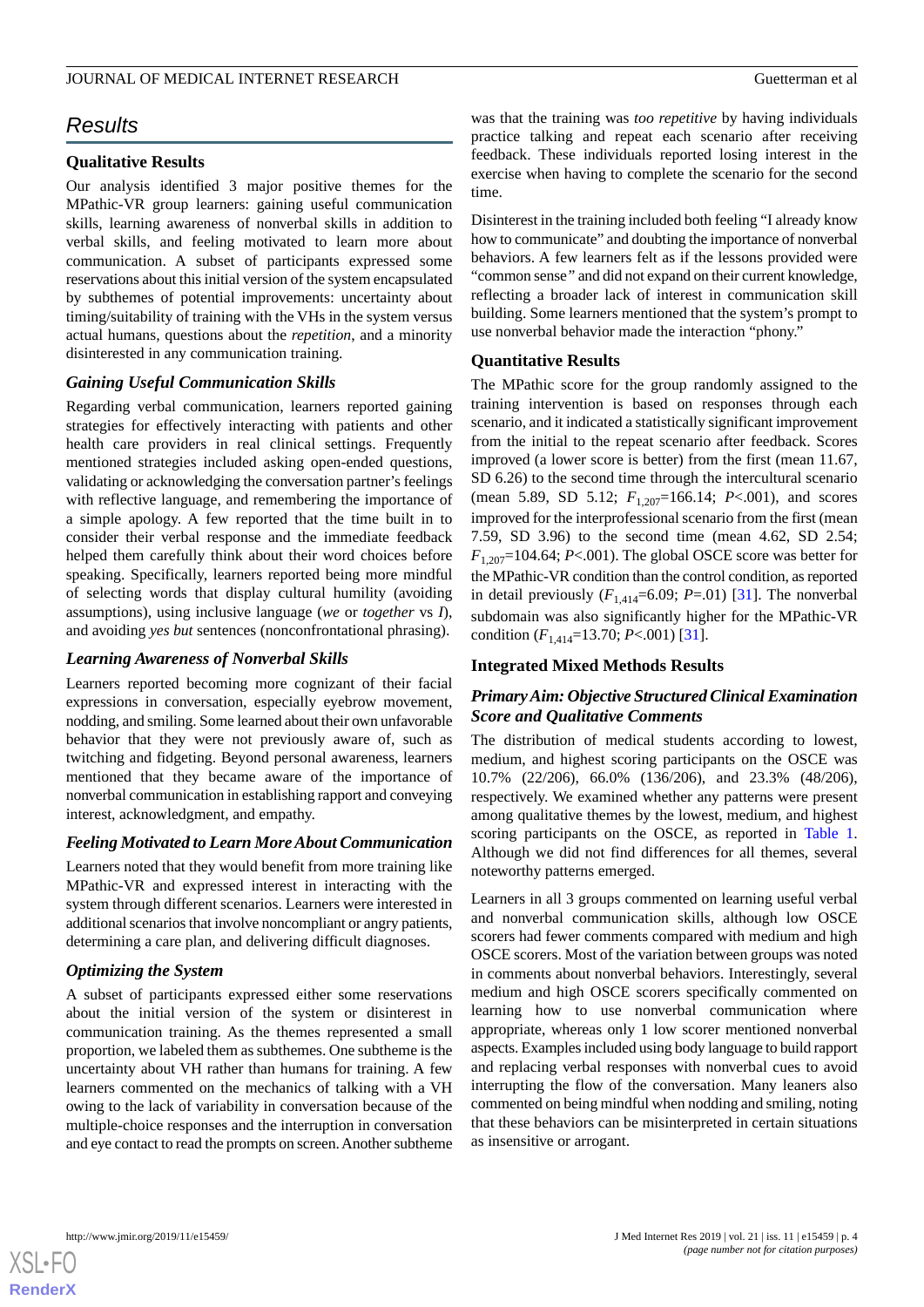<span id="page-6-0"></span>

|  |  |  | Table 1. A joint display of qualitative themes by quantitative performance level on an objective structured clinical examination |  |
|--|--|--|----------------------------------------------------------------------------------------------------------------------------------|--|
|--|--|--|----------------------------------------------------------------------------------------------------------------------------------|--|

| Themes                            | Objective structured clinical examination advanced communication assessment                           |                                                                                                                                                                                                                                            |                                                                                                                                                                                      |
|-----------------------------------|-------------------------------------------------------------------------------------------------------|--------------------------------------------------------------------------------------------------------------------------------------------------------------------------------------------------------------------------------------------|--------------------------------------------------------------------------------------------------------------------------------------------------------------------------------------|
|                                   | Low $(<0.55)$                                                                                         | Medium (0.54-0.98)                                                                                                                                                                                                                         | High $(>0.98)$                                                                                                                                                                       |
| Useful communication<br>skills    | N/A <sup>a</sup>                                                                                      | "Effective communication both verbal<br>and nonverbal will be essential in getting<br>the best care for patients."                                                                                                                         | "I thought that I was given helpful strategies<br>for interacting with patients such as asking<br>open-ended questions, validating feelings,<br>and types of nonverbal cues to use." |
| Remembering nonver-<br>bal skills | "Smiling and nodding is also im-<br>portant"                                                          | "Non-verbal cues can be very helpful.<br>There are good times to nod and also<br>times when it is not appropriate." and<br>"In emotionally charged situations, I re-<br>alize that using non-verbal communica-<br>tion is very important." | "Helped teach how to read facial expressions"<br>from people such as when the nurse was up-<br>set."                                                                                 |
| Motivated to learn more           | N/A                                                                                                   | "I would definitely benefit from more<br>training such as this. I found myself<br>hoping that there would be another sim-<br>ulation or two."                                                                                              | "It would be interesting to go through other<br>scenarios, and to see if this actually has a<br>positive effect on my future interactions with<br>patients."                         |
| Prefer humans                     | "Hard to engage in non-verbal"<br>communication when you know<br>you are just talking at a computer." | "I think that training for communication<br>with patients is better done with live pa-<br>tients."                                                                                                                                         | "Your true response can only come from hu-<br>man to human interactionprogram is much<br>stronger at allowing a person to think about<br>their verbal responses."                    |

 $\mathrm{N/A}$ : not applicable.

Medium and high OSCE scorers also reported gaining nonverbal skills in managing emotionally charged and complex situations (eg, family politics in health care), which was not discussed by low scorers. High scorers also noted the importance of mirroring their conversation partner's facial expressions to help diffuse tense situations. Low scorers did not provide comments that indicated awareness of their conversation partner's nonverbal behaviors.

Expressions of motivation to learn about communication were made only by medium and high OSCE scorers. However, reservations about training arose from some of these learners as well. Notably, several medium OSCE scorers and 1 high scorer questioned the value of the training relative to their time. They explained that they were unable to fully immerse themselves in the exercise because they were distracted by external factors such as exams. Comments about already knowing how to communicate were also only made by medium and high OSCE scorers.

Comments from some members of all 3 groups questioned the role of VHs for communication training versus humans. We found no difference among the 3 performance groups in discussing realism of the VH training experience.

# *Secondary Aim: MPathic Scores and Qualitative Comments*

The distribution of medical students according to lowest, medium, and high scores on the intercultural MPathic simulation participants was 18.4% (38/206), 60.2% (124/206), and 21.4% (44/206), respectively. The distribution of medical students according to lowest, medium, and high scores on the interprofessional MPathic simulation participants was 18.9%) (39/206), 64.6% (133/206), and 16.0% (33/206), respectively. One score was missing for the interprofessional scenario. We investigated whether any patterns were present among qualitative themes by low, medium, and high scoring

 $XSI - F($ **[RenderX](http://www.renderx.com/)** participants in MPathic scores for both intercultural and interprofessional scenarios. In both scenarios, patterns were similar to those that emerged when comparing low, medium, and high OSCE scorers against their qualitative experiences. High, medium, and low group membership overlapped for both the OSCE and MPathic scores (eg, high OSCE and MPathic scores). In the intercultural scenario, 12 learners were in the high scoring group for both OSCE and MPathic scores, 81 were in the middle scoring group, and 6 were in the low scoring group. In the interprofessional scenario, 6 were in the high scoring group, 87 were in the middle scoring group, and 4 were in the low scoring group for both OSCE and MPathic scores.

In both scenarios, learners across all groups acknowledged the use of appropriate nonverbal behaviors. Learners in all groups also mentioned that they learned how to use nonverbal behavior to help manage tense situations. However, when comparing low, medium, and high OSCE scores against qualitative themes, these were mentioned mostly by high OSCE performers and only 1 low OSCE performer.

When comparing the qualitative comments made by low, medium, and high scorers between the 2 MPathic scenarios, similar patterns emerged. For the intercultural scenario, comments indicating a desire to learn more about communication were made across all groups, although there were more mentions from high performers compared with low performers. In contrast, in the interprofessional scenario, low and middle performers had more of a desire to learn about communication compared with high performers.

# *Improvement in MPathic Scores and Qualitative Comments*

Finally, we compared comments by whether learners improved their MPathic scores. The distribution of pre-post change for the intercultural scenario included improved scores (85.4%, 176/206), no change (7.3% (15/206), and worse performance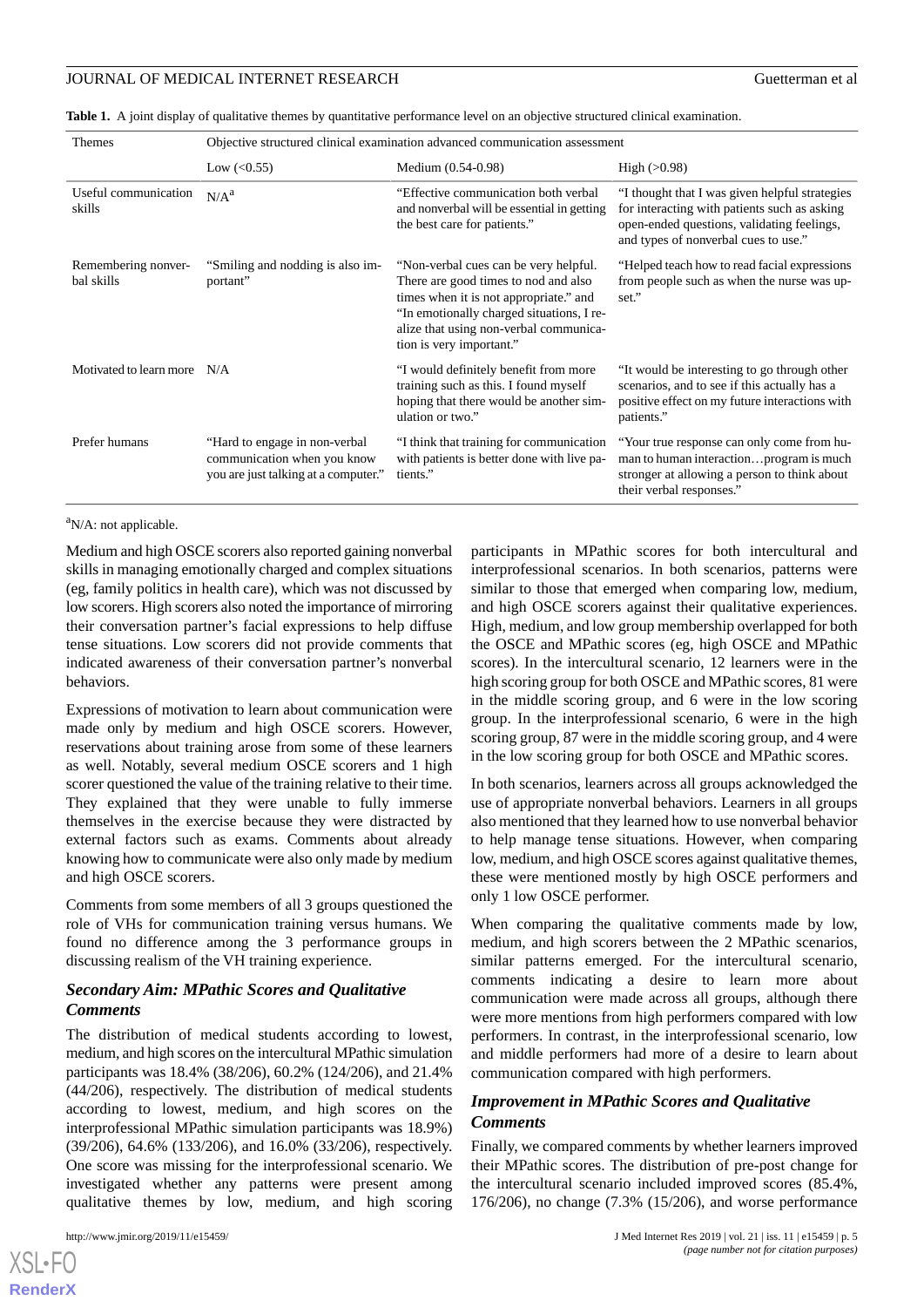(7.3%, 15/206). For the interprofessional simulation, the distribution was 77.7% (160/206), 10.2% (21/206), and 11.7% (24/206), respectively. In both scenarios, learners who did not improve or those who did worse on the second run-through made comments about engagement in the training that related to a lack of interest. These learners indicated that they would rather use the MPathic training time to study for other courses. In contrast, those who improved their scores were more likely to mention engagement issues that related to training procedures, such as being unaccustomed to gesturing to a computer screen. In both scenarios, learners who did worse on the second run-through did not want to learn more or practice more.

# *Discussion*

# **Principal Findings**

Several qualitative differences in themes were apparent when comparing high, middle, and lower performing individuals based on posttraining OSCE communications performance scores. The higher scoring individuals noted the importance of learning about communication and communicating appropriately more than lower scoring individuals. Compared with lower performers, higher performers emphasized the importance of verbal and nonverbal communication skills when interacting in health settings. The pattern was especially notable in their reflection of nonverbal communication. Overall, the integrated results suggest that higher performing individuals seemed to understand and perhaps have stronger buy-in as to the importance of health communication and motivation to learn further.

Regarding our secondary aims of examining how learners compared based on their overall performance during the simulation, and on the first and second runs, learners who did not improve or performed worse on the second run-through in both scenarios expressed more dissatisfaction with the learning experience. These learners showed no interest in wanting to learn more about communication or practicing with the MPathic training system or perhaps did not understand the importance of communication training. This pattern was not as blatant when comparing qualitative themes by low, medium, and high performers in OSCE and MPathic scores. These learners may simply not be good candidates for the training because of personal factors, such as competing priorities. However, in an actual implementation, MPathic-VR could be available on demand at any time needed to fit the learner's schedule. In addition, these individuals may have had low motivation to participate, which had a negative effect on learning outcomes [[36\]](#page-9-14), for example, a subset doubted the importance of nonverbal skills. A potential strategy is to increase upfront information and explain that nonverbal expression transmits a larger portion of information than words. Ironically, such students may benefit the most from communications training.

#### **Comparison With Prior Work**

Recent research has examined the value of virtual patients, broadly, applied to improve medical decision making, such as creating accurate virtual patient cases derived from electronic health records to train decision making [[37\]](#page-9-15). Our work further adds to the literature about VHs, focusing specifically on

communication training, critical to decision making and the entire health care encounter. Our overall posttraining measures indicated a favorable benefit of VH training, similar to results of other VH interventions to improve verbal communication skills, such as VHs to enhance providers' ability to impart knowledge about appropriate antibiotic use and improve views of shared decision making [\[15](#page-8-10)]. Our study, however, also investigated effects on nonverbal communication skills and found promising outcomes. Although nonverbal skills were assessed, learner feedback is not yet automated, as in Liu et al's Web-based system used to provide automated nonverbal feedback [[38\]](#page-9-16).

The unique contributions of this study arise from using a mixed methods approach and focusing our attention on only students exposed to the MPathic-VR simulation to understand the mechanisms by which learners interacted with the intervention. In our investigation, merging of qualitative and quantitative databases revealed confirmation of findings related to intervention differential effects and mechanisms of action. Furthermore, visualization of these findings through the use of a joint display facilitated our interpretation of findings ([Table](#page-6-0) [1\)](#page-6-0). One mechanism related to the intervention was motivation. We found less favorable OSCE and MPathic scores among learners who expressed a lack of interest in the training in their written reflection. Thus, motivational issues seemed to be an important human factor related to engagement with the informatics technology. This result has implications in either priming health professionals before participating or selecting who is most likely to benefit. Another mechanism is awareness of nonverbal communication. Learners who explained that they gained skills in the appropriate use of nonverbal communication to manage emotionally charged situations tended to achieve better intervention outcomes (ie, favorable OSCE). Confirmation of findings with both quantitative and qualitative methods lends credibility to our understanding of these MPathic intervention mechanisms [[35\]](#page-9-13). Furthermore, results suggest that humans will engage in nonverbal communication when interacting with an informatics-driven intelligent VH. When appropriate, nonverbal communication might be considered among the human factors principles in conducting research on interaction with informatics technology.

#### **Study Limitations**

Our study was limited to medical students, and future research is needed to apply the simulation to practicing providers and other health professionals. In addition, nonverbal communication was not the focus of data collection despite arising as a primary finding. Training nonverbal communication skills in VH simulation merits further investigation. In addition, the nonverbal behaviors specifically selected for this simulation—nodding, smiling, and eyebrow raises—are a few of the many possible nonverbal and verbal behaviors associated with empathy expression [[39\]](#page-9-17). Coding schemes that offer methods for meticulously analyzing nonverbal behaviors and their associated emotions exist and can be applied to the Kinect sensor data collected in the trial  $[40, 41]$  $[40, 41]$  $[40, 41]$ .

```
XSL•FO
RenderX
```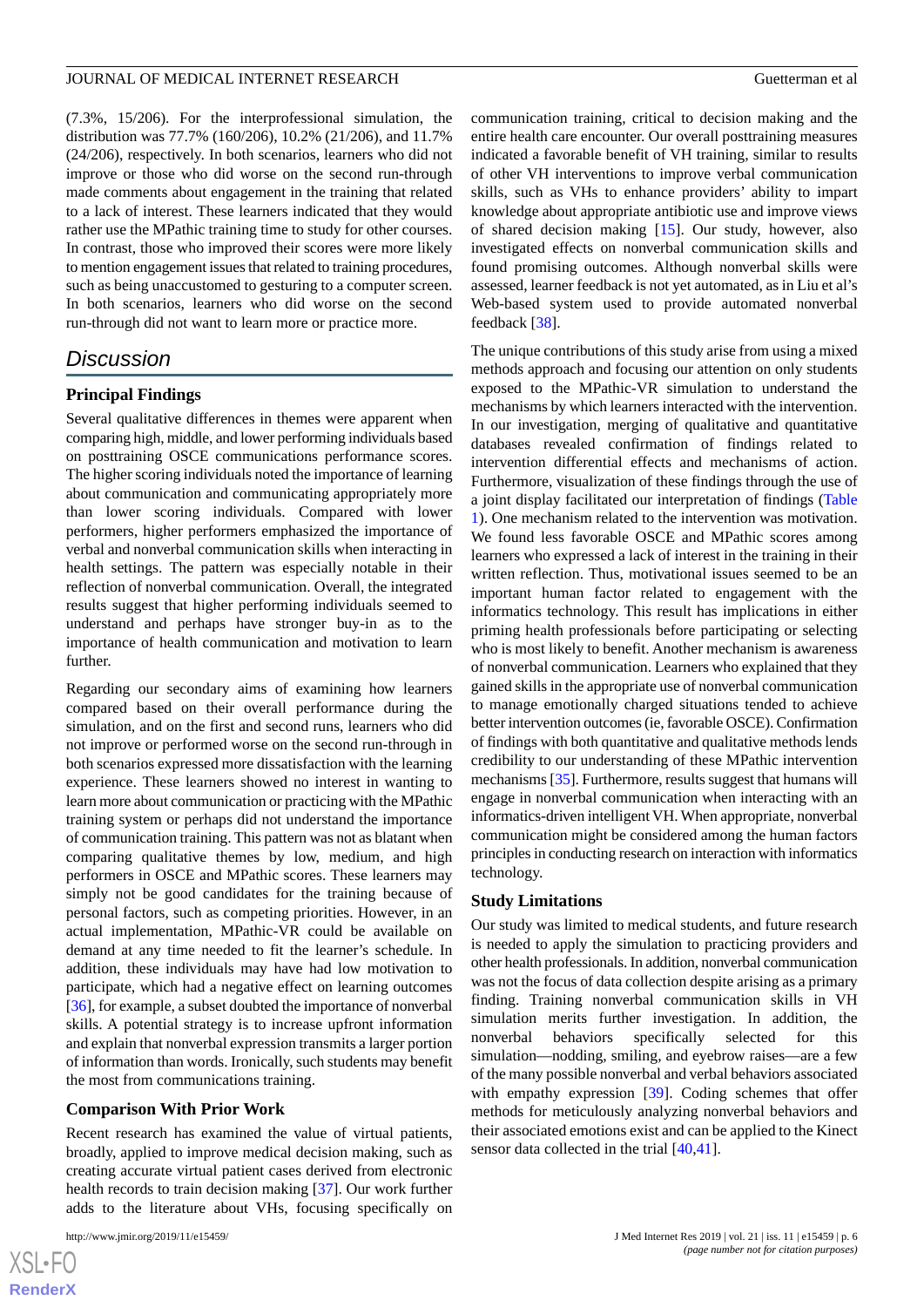# **Conclusions**

Future research should address how to motivate and engage learners. On one hand, the MPathic system has made an innovative leap forward by demonstrating the effect of the system to train communication skills that transfer into a realistic communication scenario. The results raise research questions about the need to incorporate instructional design principles

that will help motivate students skeptical about improving their health care communication [\[42](#page-9-20)]. Although the results indicated that higher performers had stronger beliefs about the importance of good communication in health care, it is unclear whether these differences were present before participating in the intervention. Future research may benefit from additional pretest measures, such as a written reflection about communication and empathy assessments, such as the Jefferson Scale [[43\]](#page-9-21).

# **Acknowledgments**

This study was supported by the National Institutes of Health (1K01LM012739).

# **Conflicts of Interest**

FK serves as president of Medical Cyberwords, which develops MPathic-VR, and MF has stock options in Medical Cyberworlds. The University of Michigan Conflict of Interest Office considered potential for conflict of interest and concluded that no formal management plan was required.

# <span id="page-8-0"></span>**References**

- 1. Beckman HB, Markakis KM, Suchman AL, Frankel RM. The doctor-patient relationship and malpractice. Lessons from plaintiff depositions. Arch Intern Med 1994 Jun 27;154(12):1365-1370. [doi: [10.1001/archinte.154.12.1365](http://dx.doi.org/10.1001/archinte.154.12.1365)] [Medline: [8002688\]](http://www.ncbi.nlm.nih.gov/entrez/query.fcgi?cmd=Retrieve&db=PubMed&list_uids=8002688&dopt=Abstract)
- 2. Curry LA, Spatz E, Cherlin E, Thompson JW, Berg D, Ting HH, et al. What distinguishes top-performing hospitals in acute myocardial infarction mortality rates? A qualitative study. Ann Intern Med 2011 Mar 15;154(6):384-390 [\[FREE Full text](http://europepmc.org/abstract/MED/21403074)] [doi: [10.7326/0003-4819-154-6-201103150-00003\]](http://dx.doi.org/10.7326/0003-4819-154-6-201103150-00003) [Medline: [21403074\]](http://www.ncbi.nlm.nih.gov/entrez/query.fcgi?cmd=Retrieve&db=PubMed&list_uids=21403074&dopt=Abstract)
- 3. Epstein RM, Franks P, Shields CG, Meldrum SC, Miller KN, Campbell TL, et al. Patient-centered communication and diagnostic testing. Ann Fam Med 2005;3(5):415-421 [\[FREE Full text\]](http://www.annfammed.org/cgi/pmidlookup?view=long&pmid=16189057) [doi: [10.1370/afm.348](http://dx.doi.org/10.1370/afm.348)] [Medline: [16189057](http://www.ncbi.nlm.nih.gov/entrez/query.fcgi?cmd=Retrieve&db=PubMed&list_uids=16189057&dopt=Abstract)]
- <span id="page-8-1"></span>4. Levinson W, Roter DL, Mullooly JP, Dull VT, Frankel RM. Physician-patient communication. The relationship with malpractice claims among primary care physicians and surgeons. J Am Med Assoc 1997 Feb 19;277(7):553-559. [doi: [10.1001/jama.277.7.553\]](http://dx.doi.org/10.1001/jama.277.7.553) [Medline: [9032162](http://www.ncbi.nlm.nih.gov/entrez/query.fcgi?cmd=Retrieve&db=PubMed&list_uids=9032162&dopt=Abstract)]
- <span id="page-8-2"></span>5. Ong LM, de Haes JC, Hoos AM, Lammes FB. Doctor-patient communication: a review of the literature. Soc Sci Med 1995 Apr;40(7):903-918. [doi: [10.1016/0277-9536\(94\)00155-m](http://dx.doi.org/10.1016/0277-9536(94)00155-m)] [Medline: [7792630](http://www.ncbi.nlm.nih.gov/entrez/query.fcgi?cmd=Retrieve&db=PubMed&list_uids=7792630&dopt=Abstract)]
- <span id="page-8-4"></span><span id="page-8-3"></span>6. Andel C, Davidow SL, Hollander M, Moreno DA. The economics of health care quality and medical errors. J Health Care Finance 2012;39(1):39-50. [Medline: [23155743](http://www.ncbi.nlm.nih.gov/entrez/query.fcgi?cmd=Retrieve&db=PubMed&list_uids=23155743&dopt=Abstract)]
- <span id="page-8-5"></span>7. Holzinger A, Langs G, Denk H, Zatloukal K, Müller H. Causability and explainabilty of artificial intelligence in medicine. WIREs Data Mining Knowl Discov 2019:e1312. [doi: [10.1002/widm.1312](http://dx.doi.org/10.1002/widm.1312)]
- <span id="page-8-6"></span>8. Davis MH. Empathy: A Social Psychological Approach. New York: Routledge; 2018.
- 9. Lim BT, Moriarty H, Huthwaite M. 'Being-in-role': A teaching innovation to enhance empathic communication skills in medical students. Med Teach 2011;33(12):e663-e669. [doi: [10.3109/0142159X.2011.611193\]](http://dx.doi.org/10.3109/0142159X.2011.611193) [Medline: [22225448](http://www.ncbi.nlm.nih.gov/entrez/query.fcgi?cmd=Retrieve&db=PubMed&list_uids=22225448&dopt=Abstract)]
- <span id="page-8-7"></span>10. Spiro H. What is empathy and can it be taught? Ann Intern Med 1992 May 15;116(10):843-846. [doi: [10.7326/0003-4819-116-10-843](http://dx.doi.org/10.7326/0003-4819-116-10-843)] [Medline: [1482433\]](http://www.ncbi.nlm.nih.gov/entrez/query.fcgi?cmd=Retrieve&db=PubMed&list_uids=1482433&dopt=Abstract)
- <span id="page-8-8"></span>11. Hojat M, Vergare MJ, Maxwell K, Brainard G, Herrine SK, Isenberg GA, et al. The devil is in the third year: a longitudinal study of erosion of empathy in medical school. Acad Med 2009 Sep;84(9):1182-1191. [doi: [10.1097/ACM.0b013e3181b17e55\]](http://dx.doi.org/10.1097/ACM.0b013e3181b17e55) [Medline: [19707055](http://www.ncbi.nlm.nih.gov/entrez/query.fcgi?cmd=Retrieve&db=PubMed&list_uids=19707055&dopt=Abstract)]
- <span id="page-8-9"></span>12. Griffin SJ, Kinmonth A, Veltman MW, Gillard S, Grant J, Stewart M. Effect on health-related outcomes of interventions to alter the interaction between patients and practitioners: a systematic review of trials. Ann Fam Med 2004;2(6):595-608 [[FREE Full text](http://www.annfammed.org/cgi/pmidlookup?view=long&pmid=15576546)] [doi: [10.1370/afm.142\]](http://dx.doi.org/10.1370/afm.142) [Medline: [15576546\]](http://www.ncbi.nlm.nih.gov/entrez/query.fcgi?cmd=Retrieve&db=PubMed&list_uids=15576546&dopt=Abstract)
- <span id="page-8-10"></span>13. Fernndez-Olano C, Montoya-Fernndez J, Salinas-Snchez AS. Impact of clinical interview training on the empathy level of medical students and medical residents. Med Teach 2008;30(3):322-324. [doi: [10.1080/01421590701802299\]](http://dx.doi.org/10.1080/01421590701802299) [Medline: [18509879](http://www.ncbi.nlm.nih.gov/entrez/query.fcgi?cmd=Retrieve&db=PubMed&list_uids=18509879&dopt=Abstract)]
- <span id="page-8-12"></span><span id="page-8-11"></span>14. Patel V, Kannampallil T. Cognitive informatics in biomedicine and healthcare. J Biomed Inform 2015 Feb;53:3-14 [\[FREE](https://linkinghub.elsevier.com/retrieve/pii/S1532-0464(14)00272-X) [Full text\]](https://linkinghub.elsevier.com/retrieve/pii/S1532-0464(14)00272-X) [doi: [10.1016/j.jbi.2014.12.007\]](http://dx.doi.org/10.1016/j.jbi.2014.12.007) [Medline: [25541081\]](http://www.ncbi.nlm.nih.gov/entrez/query.fcgi?cmd=Retrieve&db=PubMed&list_uids=25541081&dopt=Abstract)
- 15. Schoenthaler A, Albright G, Hibbard J, Goldman R. Simulated conversations with virtual humans to improve patient-provider communication and reduce unnecessary prescriptions for antibiotics: a repeated measure pilot study. JMIR Med Educ 2017 Apr 19;3(1):e7 [\[FREE Full text](https://mededu.jmir.org/2017/1/e7/)] [doi: [10.2196/mededu.6305](http://dx.doi.org/10.2196/mededu.6305)] [Medline: [28428160\]](http://www.ncbi.nlm.nih.gov/entrez/query.fcgi?cmd=Retrieve&db=PubMed&list_uids=28428160&dopt=Abstract)
- 16. Mantovani F, Castelnuovo G, Gaggioli A, Riva G. Virtual reality training for health-care professionals. Cyberpsychol Behav 2003 Aug;6(4):389-395. [doi: [10.1089/109493103322278772\]](http://dx.doi.org/10.1089/109493103322278772) [Medline: [14511451](http://www.ncbi.nlm.nih.gov/entrez/query.fcgi?cmd=Retrieve&db=PubMed&list_uids=14511451&dopt=Abstract)]
- 17. Bickmore T, Marsella S, Sidner C. Intelligent Virtual Agents. In: Proceedings of the 14th International Conference. 2014 Presented at: IVA'14; August 27-29, 2014; Boston, MA, USA p. 14. [doi: [10.1007/978-3-319-09767-1](http://dx.doi.org/10.1007/978-3-319-09767-1)]

[XSL](http://www.w3.org/Style/XSL)•FO **[RenderX](http://www.renderx.com/)**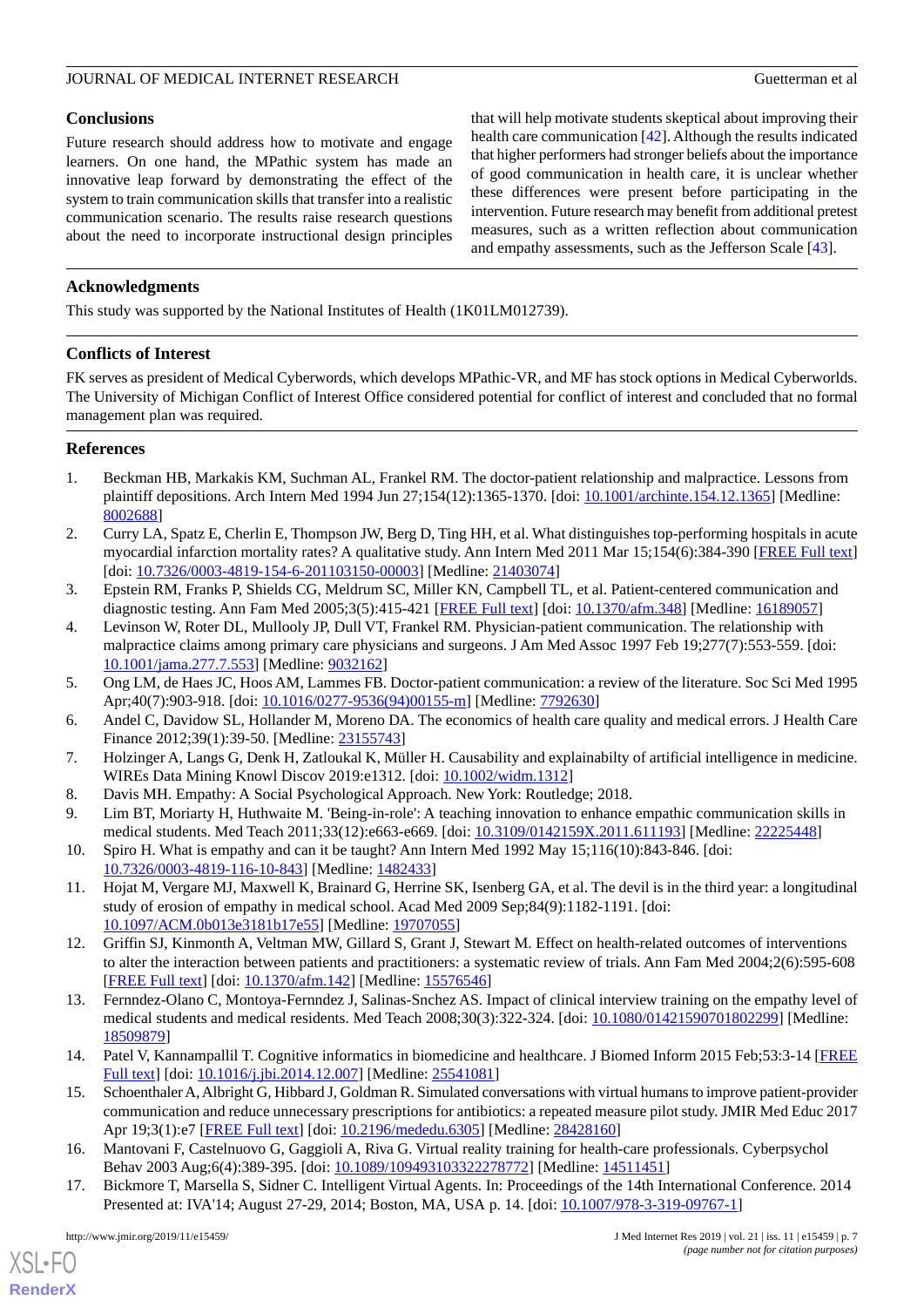# JOURNAL OF MEDICAL INTERNET RESEARCH GUETTER OF A Guetterman et al.

- <span id="page-9-0"></span>18. Kron F. Medica ex Machina: Can You Really Teach Medical Professionalism with a Machine? Journal of Clinical Oncology/ASCO Educational Supplement Spring 2007:692-697. [doi: [10.2307/j.ctt20q245q.6](http://dx.doi.org/10.2307/j.ctt20q245q.6)]
- 19. Kron FW, Gjerde CL, Sen A, Fetters MD. Medical student attitudes toward video games and related new media technologies in medical education. BMC Med Educ 2010 Jun 24;10:50 [[FREE Full text](https://bmcmededuc.biomedcentral.com/articles/10.1186/1472-6920-10-50)] [doi: [10.1186/1472-6920-10-50\]](http://dx.doi.org/10.1186/1472-6920-10-50) [Medline: [20576125](http://www.ncbi.nlm.nih.gov/entrez/query.fcgi?cmd=Retrieve&db=PubMed&list_uids=20576125&dopt=Abstract)]
- 20. Lynch-Sauer J, Vandenbosch TM, Kron F, Gjerde CL, Arato N, Sen A, et al. Nursing students' attitudes toward video games and related new media technologies. J Nurs Educ 2011 Sep;50(9):513-523. [doi: [10.3928/01484834-20110531-04\]](http://dx.doi.org/10.3928/01484834-20110531-04) [Medline: [21627050](http://www.ncbi.nlm.nih.gov/entrez/query.fcgi?cmd=Retrieve&db=PubMed&list_uids=21627050&dopt=Abstract)]
- <span id="page-9-2"></span><span id="page-9-1"></span>21. Kleinsmith A, Rivera-Gutierrez D, Finney G, Cendan J, Lok B. Understanding empathy training with virtual patients. Comput Human Behav 2015 Nov 1;52:151-158 [[FREE Full text](http://europepmc.org/abstract/MED/26166942)] [doi: [10.1016/j.chb.2015.05.033\]](http://dx.doi.org/10.1016/j.chb.2015.05.033) [Medline: [26166942](http://www.ncbi.nlm.nih.gov/entrez/query.fcgi?cmd=Retrieve&db=PubMed&list_uids=26166942&dopt=Abstract)]
- <span id="page-9-3"></span>22. Lane HC, Hays MJ, Core MG, Auerbach D. Learning intercultural communication skills with virtual humans: feedback and fidelity. J Educ Psychol 2013 Nov;105(4):1026-1035. [doi: [10.1037/a0031506](http://dx.doi.org/10.1037/a0031506)]
- <span id="page-9-4"></span>23. Reeves B, Nass C. The Media Equation: How People Treat Computers, Television, And New Media Like Real People And Places. New York, NY: Cambridge; 1996.
- <span id="page-9-5"></span>24. Moreno R, Mayer RE. Personalized messages that promote science learning in virtual environments. J Educ Psychol 2004 Mar;96(1):165-173. [doi: [10.1037/0022-0663.96.1.165](http://dx.doi.org/10.1037/0022-0663.96.1.165)]
- <span id="page-9-6"></span>25. Gratch J, Wang N, Okhmatovskaia A, Lamothe F, Morales M, van der Werf RJ. Can Virtual Humans Be More Engaging Than Real Ones? In: Proceedings of the 12th international conference on Human-computer interaction: intelligent multimodal interaction environments. 2007 Presented at: HCI'07; July 22-27, 2007; Beijing, China p. 286-297. [doi: [10.1007/978-3-540-73110-8\\_30](http://dx.doi.org/10.1007/978-3-540-73110-8_30)]
- 26. Shute VJ. Focus on formative feedback. Rev Edu Res 2008;78(1):153-189. [doi: [10.3102/0034654307313795\]](http://dx.doi.org/10.3102/0034654307313795)
- <span id="page-9-7"></span>27. Kolb D. Experiential Learning: Experience as the Source of Learning and Development. Upper Saddle River, NY: Pearson; 1984.
- <span id="page-9-8"></span>28. Kolb AY, Kolb DA. The learning way: meta-cognitive aspects of experiential learning. Simul Gaming 2009;40(3):297-327. [doi: [10.1177/1046878108325713](http://dx.doi.org/10.1177/1046878108325713)]
- 29. Ericsson KA. Deliberate practice and the acquisition and maintenance of expert performance in medicine and related domains. Acad Med 2004 Oct;79(10 Suppl):S70-S81. [doi: [10.1097/00001888-200410001-00022](http://dx.doi.org/10.1097/00001888-200410001-00022)] [Medline: [15383395\]](http://www.ncbi.nlm.nih.gov/entrez/query.fcgi?cmd=Retrieve&db=PubMed&list_uids=15383395&dopt=Abstract)
- <span id="page-9-9"></span>30. Fetters M, Guetterman T, Scerbo M, Kron F. A two-phase mixed methods project illustrating development of a virtual human intervention to teach advanced communication skills and a subsequent blinded mixed methods trial to test the intervention for effectiveness. Int J Mult Res Appr 2018;10(1):296-316 [\[FREE Full text\]](https://doi.org/10.29034/ijmra.v10n1a19) [doi: [10.29034/ijmra.v10n1a19](http://dx.doi.org/10.29034/ijmra.v10n1a19)]
- <span id="page-9-11"></span><span id="page-9-10"></span>31. Kron FW, Fetters MD, Scerbo MW, White CB, Lypson ML, Padilla MA, et al. Using a computer simulation for teaching communication skills: a blinded multisite mixed methods randomized controlled trial. Patient Educ Couns 2017 Apr;100(4):748-759 [\[FREE Full text\]](http://europepmc.org/abstract/MED/27939846) [doi: [10.1016/j.pec.2016.10.024](http://dx.doi.org/10.1016/j.pec.2016.10.024)] [Medline: [27939846\]](http://www.ncbi.nlm.nih.gov/entrez/query.fcgi?cmd=Retrieve&db=PubMed&list_uids=27939846&dopt=Abstract)
- <span id="page-9-13"></span><span id="page-9-12"></span>32. Kuckartz U. Qualitative Text Analysis: A Guide to Methods, Practice and Using Software. London: Sage; 2014.
- <span id="page-9-14"></span>33. Creswell JW, Guetterman TC. Educational Research: Planning, Conducting, and Evaluating Quantitative and Qualitative Research. Sixth Edition. Upper Saddle River, NJ: Pearson; 2019.
- <span id="page-9-15"></span>34. Creswell JW. 30 Essential Skills for the Qualitative Researcher. Thousand Oaks, CA: Sage; 2015.
- 35. Fetters MD, Curry LA, Creswell JW. Achieving integration in mixed methods designs-principles and practices. Health Serv Res 2013 Dec;48(6 Pt 2):2134-2156 [\[FREE Full text\]](http://europepmc.org/abstract/MED/24279835) [doi: [10.1111/1475-6773.12117\]](http://dx.doi.org/10.1111/1475-6773.12117) [Medline: [24279835\]](http://www.ncbi.nlm.nih.gov/entrez/query.fcgi?cmd=Retrieve&db=PubMed&list_uids=24279835&dopt=Abstract)
- <span id="page-9-16"></span>36. Shell D, Brooks D, Trainin G, Wilson K, Kauffman D, Herr L. The Unified Learning Model: How Motivational, Cognitive, And Neurobiological Sciences Inform Best Teaching Practices. Dordrecht: Springer; 2009.
- <span id="page-9-17"></span>37. Bloice MD, Simonic K, Holzinger A. Casebook: a virtual patient iPad application for teaching decision-making through the use of electronic health records. BMC Med Inform Decis Mak 2014 Aug 7;14:66 [\[FREE Full text\]](https://bmcmedinformdecismak.biomedcentral.com/articles/10.1186/1472-6947-14-66) [doi: [10.1186/1472-6947-14-66\]](http://dx.doi.org/10.1186/1472-6947-14-66) [Medline: [25100051\]](http://www.ncbi.nlm.nih.gov/entrez/query.fcgi?cmd=Retrieve&db=PubMed&list_uids=25100051&dopt=Abstract)
- <span id="page-9-19"></span><span id="page-9-18"></span>38. Liu C, Lim RL, McCabe KL, Taylor S, Calvo RA. A web-based telehealth training platform incorporating automated nonverbal behavior feedback for teaching communication skills to medical students: a randomized crossover study. J Med Internet Res 2016 Sep 12;18(9):e246 [\[FREE Full text](https://www.jmir.org/2016/9/e246/)] [doi: [10.2196/jmir.6299\]](http://dx.doi.org/10.2196/jmir.6299) [Medline: [27619564](http://www.ncbi.nlm.nih.gov/entrez/query.fcgi?cmd=Retrieve&db=PubMed&list_uids=27619564&dopt=Abstract)]
- <span id="page-9-20"></span>39. Henry SG, Fuhrel-Forbis A, Rogers MA, Eggly S. Association between nonverbal communication during clinical interactions and outcomes: a systematic review and meta-analysis. Patient Educ Couns 2012 Mar;86(3):297-315. [doi: [10.1016/j.pec.2011.07.006\]](http://dx.doi.org/10.1016/j.pec.2011.07.006) [Medline: [21824738](http://www.ncbi.nlm.nih.gov/entrez/query.fcgi?cmd=Retrieve&db=PubMed&list_uids=21824738&dopt=Abstract)]
- <span id="page-9-21"></span>40. Ekman P, Friesen W, Hager J. Facial Action Coding System: The Manual. Salt Lake City, UT: Research Nexus; 2002.
- 41. Ekman P, Rosenberg EL. What the Face Reveals: Basic and Applied Studies of Spontaneous Expression Using the Facial Action Coding System (FACS). New York: Oxford University Press, USA; 1997.
- 42. Cook DA, Artino AR. Motivation to learn: an overview of contemporary theories. Med Educ 2016 Oct;50(10):997-1014 [[FREE Full text](http://europepmc.org/abstract/MED/27628718)] [doi: [10.1111/medu.13074](http://dx.doi.org/10.1111/medu.13074)] [Medline: [27628718](http://www.ncbi.nlm.nih.gov/entrez/query.fcgi?cmd=Retrieve&db=PubMed&list_uids=27628718&dopt=Abstract)]
- 43. Hojat M, Mangione S, Nasca T, Cohen M, Gonnella J, Erdmann J, et al. The jefferson scale of physician empathy: development and preliminary psychometric data. Edu Psychol Measure 2001;61(2):349-365. [doi: [10.1177/00131640121971158\]](http://dx.doi.org/10.1177/00131640121971158)

[XSL](http://www.w3.org/Style/XSL)•FO **[RenderX](http://www.renderx.com/)**